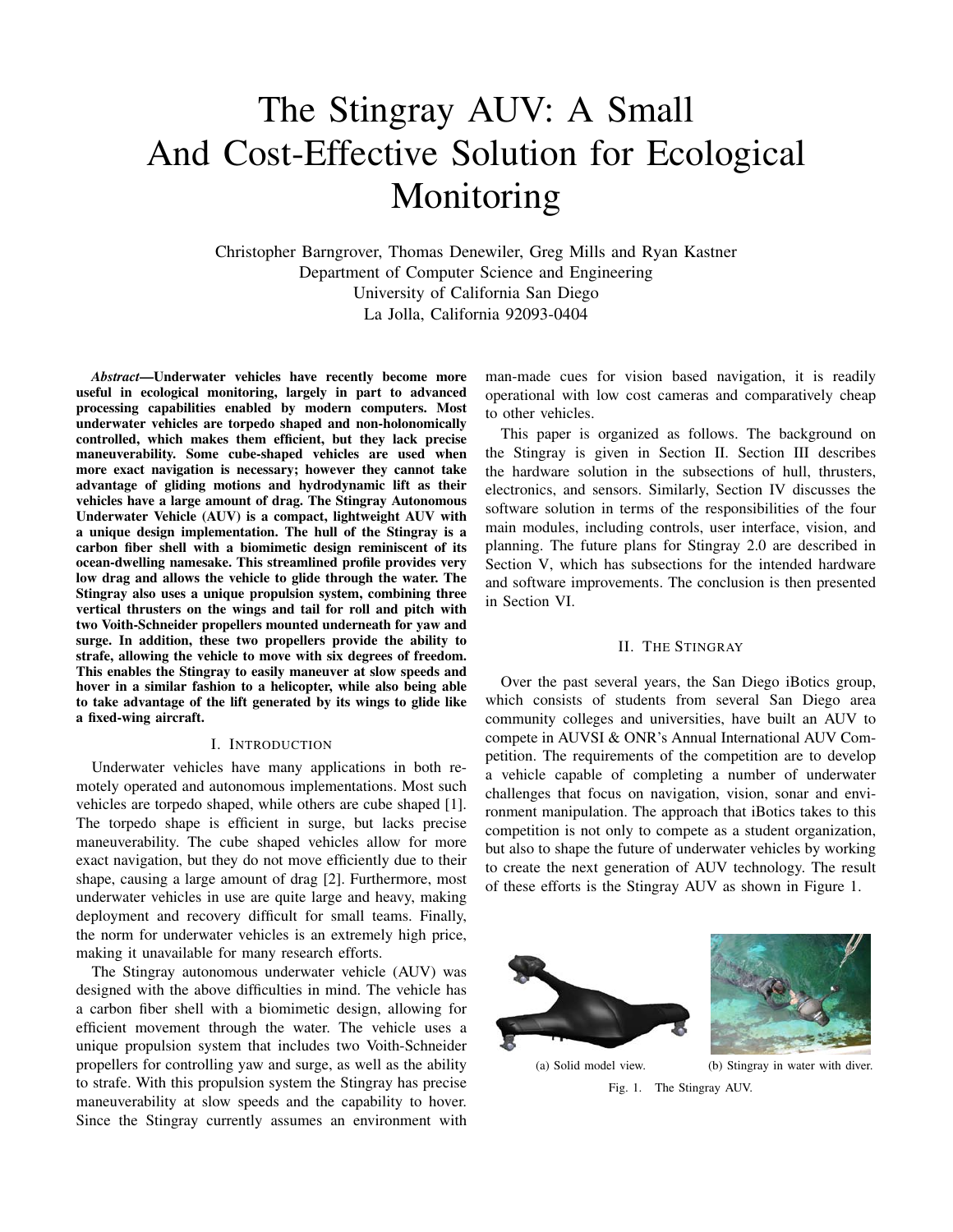#### III. HARDWARE SOLUTIONS

The hardware solutions for the Stingray vehicle were chosen to minimize weight and cost. The first step was the design of the hull, which should be lightweight, strong, and hydro-dynamically efficient. The hull was then populated with a propulsion system, watertight electronics enclosures, and external sensors. This configuration provides the necessary feedback for environment perception and vehicle control.

#### *A. Hull Design*

The hull of the Stingray is a small, lightweight, carbon fiber shell with a biomimetic design intended to mimic the shape of the cartilaginous fish. This hull was designed and handcrafted as a mold, which was used to lay and set carbon fiber for the creation of resulting hull. The hull has since affected almost every design decision on the vehicle by serving as both a rigid size constraint and an inspiring standard of quality and craftsmanship. Once the hull was fabricated, a seamless access hatch was installed in the top for mounting electronics enclosures, sensors, and thrusters. Figure 2 shows the original hull and a finished version with the lid off.





(a) Post carbon fiber fabrication. (b) Finished design with lid open. Fig. 2. The Stingray Hull.

The streamlined profile of the hull provides very low drag and allows the Stingray to glide almost effortlessly through the water. The hull of the Stingray is unsealed, allowing the main cabin to flood when submerged. This keeps the volume of the pressure vessels to a minimum and eliminates the need for extra ballast, which would increase the vehicle's dry weight. This means that the maximum operational depth of the Stingray is solely dictated by the pressure housing of its electronics.

The addition of the propulsion system required the carbon fiber shell to be modified. Modular wing and tail caps were designed with two requirements in mind. Firstly to complete the body hydrofoil and secondly to vertically mount the wing and tail thrusters. The caps were also filled with a closed cell polyurethane foam to increase the buoyancy and balance the vehicle. The wings were created with a 3D printer and coated in epoxy to prevent water logging. This allows different caps to be rapidly created and gives the Stingray the adaptability to trim buoyancy, install new thrusters and experiment with different flow surfaces. The buoyancy is trimmed to make the vehicle slightly positively buoyant and to naturally level pitch and roll. This allows the vehicle to surface if power is lost

to the thrusters and to minimize the amount of continuous corrective action required by the vertical thrusters to stabilize vehicle orientation.



(a) Exploded view of the wing. (b) Cross section of the tail. Fig. 3. 3D printed wing and tail.

The improved buoyancy results in a more statically stable vehicle that stays level without actuation and is slightly buoyant so that it rises to the surface if motor power is lost. The wings and tail were each designed using 3D design software and then printed using a 3D printer. The resulting plastic was then painted in epoxy so that the plastic does not retain water. Each piece is printed with mounting brackets for the transducers, which are used for triangulating the location of an acoustic pinger for navigation purposes. The 3D designs of the wings and tail are shown in Figure 3.

#### *B. Propulsion System*

The Stingray uses two types of thrusters for propulsion. Two Voith-Schneider [3] propellers are mounted underneath the vehicle and are responsible for controlling yaw and surge. Three simple thrusters are inset into the wings and tail in a vertical orientation. The wing thrusters control roll and depth while the tail thruster controls pitch.

The Voith-Schneider propellers, as shown in Figure 4 (a), are a novel approach to underwater propulsion. By utilizing two of the Graupner 2358 Voith-Schneider assemblies in a counter rotating configuration, the Stingray is able to move in any relative direction in the horizontal plane while simultaneously maintaining any arbitrary heading. The actuation of the Voith-Schneider propellers can be seen in Figure 4 (b). This means that with only two of these propellers three degrees of freedom are achieved; the Stingray can move forward or backward, strafe left or right, turn on a dime or any combination thereof. It is this unique propulsion system that enables the Stingray to hover near objects of interest or even rotate around an object at a fixed radius while keeping the object in front of the vehicle. The ability to strafe allows the Stingray to keep any of its cameras pointed in an arbitrary direction while the vehicle is in motion.

The vertical thrusters are used by the Stingray to control pitch, roll, and depth. Each thruster contains a Scorpion 22mm brushless motor with an attached 2-blade RC boat propeller. Brushless DC motors allow us to conformally coat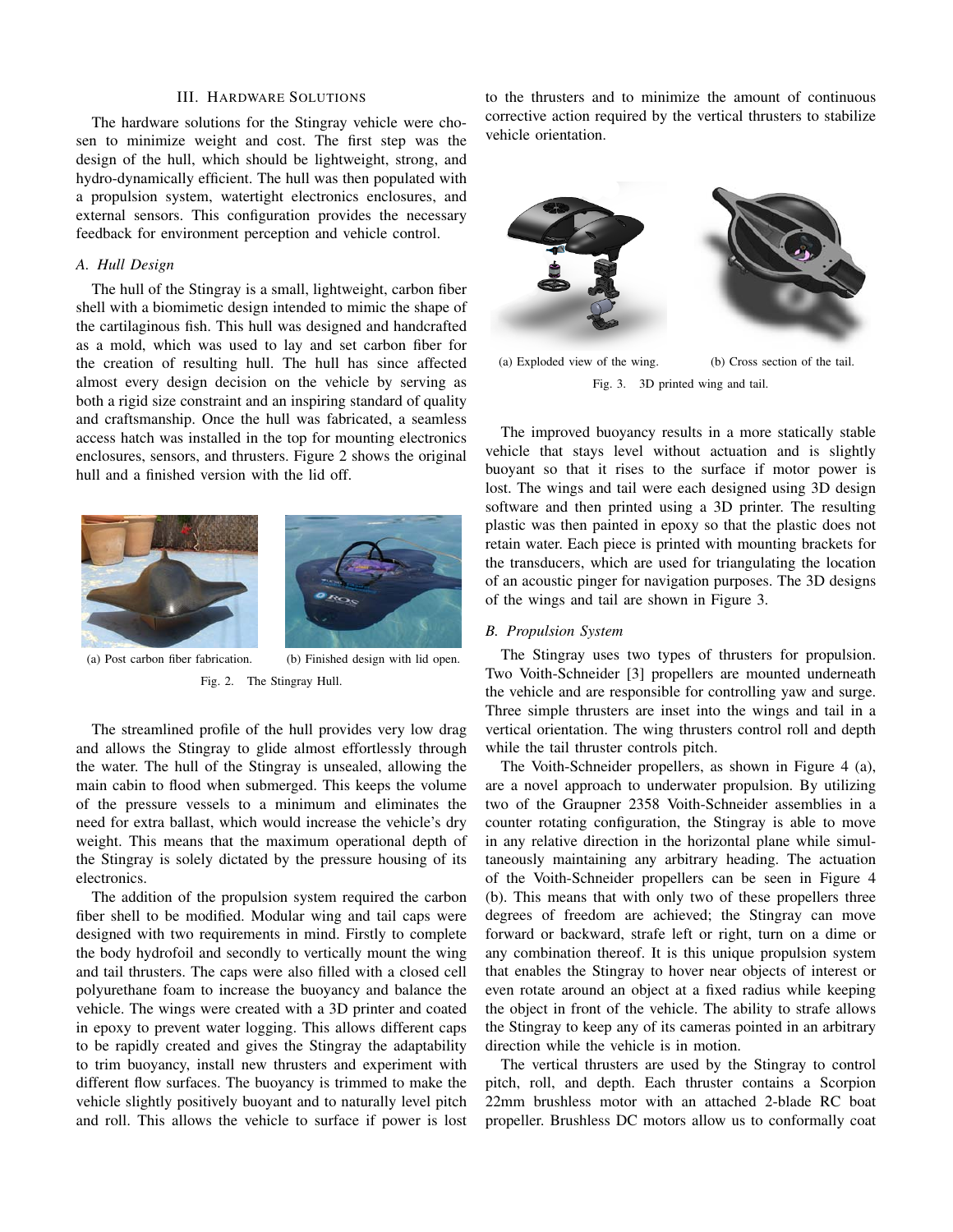

Fig. 4. Propulsion Mechanisms.

the windings for saltwater hardening and offer high torque density and high efficiency. The high torque density lets the thrusters occupy a smaller size and weight for the same amount of available thrust. The actuation of these thrusters can be seen in Figure 4 (b).

The propulsion system on the Stingray allows for six degrees of freedom in movement. This enables the Stingray to easily maneuver at slow speeds and hover in a similar fashion to a helicopter, while also being able to take advantage of the lift generated by the wings to glide like a fixed-wing aircraft. The Stingray uses considerably less energy than a vehicle without flight dynamics when operating at speeds of 1-2 m/s. The propulsion system allows for fine movements giving the Stingray the capability of moving into areas that other underwater vehicles could not navigate, e.g., shallow water coral reef lagoons.

Due to its freedom of motion, the Stingray is very effective at discovering and tracking objects. Most underwater vehicles are torpedo shaped and non-holonomically controlled, potentially requiring multiple passes of a region to adequately identify an object of interest. In contrast, the Stingray can easily perch-and-stare, hover and/or strafe near an area/object of interest, allowing long observation times. This allows for data communications with a fixed wireless transmitter (e.g., to download data from an underwater wireless sensor) as well as monitoring and mapping underwater geology and ecosystems. It has the potential to get close to objects of interest while maintaining a safe range so as to not harm those objects or the vehicle itself.

# *C. Enclosures and Electronics*

There are two pressure vessels on the Stingray: the computer box and the battery box. These house the electronics and batteries that control and power the vehicle. These pressure cases solely dictate the potential depths of the Stingray as the hull is fully flooded.

The computer box is a resealable aluminum housing design as shown in Figure 5 (a). The main computer is a PC104 based Kontron ETX-CD Intel Core 2 Duo with 1.2GHz, 2GB of DDR2 RAM, 100Mbps Ethernet port, and VGA support. Ubuntu Linux serves as the operating system. The Labjack U3- HV5 A/D data acquisition card is used to monitor and collect data from a number of the onboard sensors. A Ocean Server OS-3000 compass is used to determine the attitude and angular

acceleration of the vehicle. As the computer box contains the Stingray's most expensive and essential electrical components, we designed and built a custom moisture sensor that indicates if the amount of moisture in the computer box ever reaches a potentially dangerous level.



(a) Computer box without lid. (b) Closed battery box. Fig. 5. Electronics enclosures.

The second pressure vessel is used to house the power components as shown in Figure 5 (b). The battery box is constructed from a modified Pelican case. A 4 Amp-hour 14.8 V lithium polymer battery is used to power the main computer, and its peripherals including the data acquisition card and sensor array. A second 8 Amp-hour 11.1 V lithium polymer battery is used to power the propulsion systems. A Scorpion Commander 45 Amp electronic speed controller is used to manage power to each of the motors on the Voith-Schneider propellers. Each of the vertical thrusters is driven by a Castle Sidewinder 25 Amp electronic speed controller. The battery box is designed such that it can be easily opened and closed multiple times, a requirement driven by the amount of charge each battery can hold. This also reduces the amount of maintenance required in the field.

## *D. Control and Perception Sensors*

The Stingray also includes a number of sensors for control and perception. The control sensors include a compass for orientation as well as a pressure sensor for depth. The perception sensors are cameras for detecting man-made objects and passive sonars for locating an acoustic pinger. Both of these perception sensors provide self-localization for navigation.

An Ocean Server OS-3000 3-axis solid state compass, shown in Figure 6, is used to determine the attitude of the vehicle. The compass uses a combination of magnetometers and accelerometers to determine the angles of pitch, roll, and yaw where the latter is used as a compass heading. These values are output from the compass as an ASCII stream via USB.

An SSI Technologies P51-15-S-B-I36-4.5V-R pressure sensor, as shown in Figure 7, is used to measure the depth of the vehicle relative to the surface of the water. The 0.5 - 4.5 VDC output voltage range supplied by the pressure sensor is measured using the Labjack data acquisition card. The pressure sensor output voltage corresponds to a pressure in the range 14.7 - 29.5 psi. This provides a resolution of 2.44mm for the first 10m below the water surface.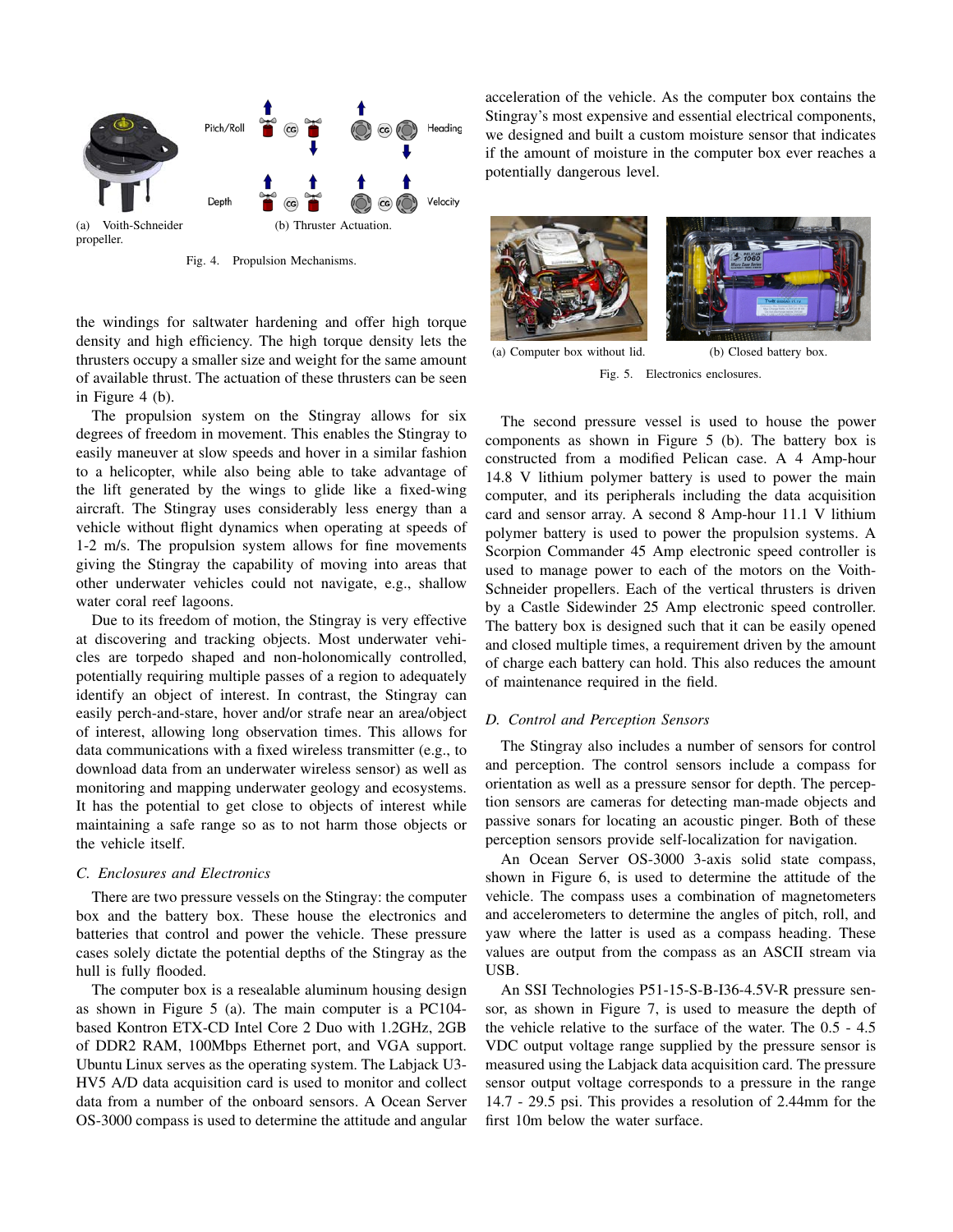

Fig. 6. Ocean Server OS-3000 compass.



Fig. 7. SSI Technologies pressure sensor for depth.

A Remote Ocean Systems CE-X-18 underwater camera is used to view objects in front of the vehicle. The vehicle also uses an Inuktun FireEYE underwater camera that faces downwards from the vehicle. The two different cameras are shown in Figure 8. The choice to use two different cameras is based on the desire to test multiple camera options. These cameras provide an analog signal to the frame grabber in the computer box, which pulls images from the camera feed and provides them to the computer.



Fig. 8. ROS and Inuktun underwater cameras.

The sonar system relies on three channels of recorded audio using Aquarian Audio H1a Hydrophones, as shown in Figure 9. The hydrophones are placed on each of the extremities of the Stingray: one under each of the wings and one under the tail. The geometry of the hydrophones forms roughly an isosceles triangle. For the nominal orientation of the sub, the plane formed by the hydrophones is tilted approximately 10*◦* downward from the horizontal plane. This angle of difference between the two planes is neither a strategic choice, nor a disadvantage to the system. The vehicle is currently configured to detect an acoustic pinger through a custom acoustic processing board for localization based on the data received

by the three hydrophones.



Fig. 9. The Aquarian Audio Hydrophones.

#### *E. Summary*

The goal of the hardware solution for the Stingray was to keep the cost and weight low. The cost was contained by using simple sensors and thrusters and designing a custom hull and electronics enclosure. The Stingray has a dry weight of approximately 10 kg and can easily be carried by one person. This is extremely light compared to other comparable vehicles which could weigh 40kg or more. This weight was kept low by designing the hull to be small and casting it in carbon fiber.

## IV. SOFTWARE SOLUTIONS

The software solution for the Stingray was designed entirely from the ground up. The architecture of the system uses individual modules responsible for individual tasks. There are four main modules and then a series of specialized modules. The first main module implemented was the *Nav* module, which is in charge of the controls. Next we implemented a *GUI* module in order to communicate with the vehicle and change settings or gains. The other two modules are the *Vision* module and the *Planner* module. The communication between the modules is a proprietary messaging system using TCP/IP, which allows flexibility but requires extra effort for maintenance of the protocol. A block diagram of the architecture, including main modules and secondary modules, is shown in Figure 10.

#### *A. Controls*

The *Nav* module is in charge of the controls for the system. It connects to the two control sensors, the compass and the pressure sensor, in order to estimate a state for the vehicle. There are actually two secondary modules that communicate with the compass directly and the pressure sensor via the Labjack data acquisition card respectively. The *Nav* module communicates over the TCP/IP protocol with the compass module to receive current pitch, roll and yaw estimations. It also receives the pressure level from the Labjack module. This is enough information for the *Nav* module to estimate the orientation and depth of the Stingray.

The *Nav* module can receive a manual target command from the *GUI* module or an autonomous target command from the *Planner* module. The *Planner* module generates the target commands based on perception input from cameras via the *Vision* module or the sonars via the custom sound board.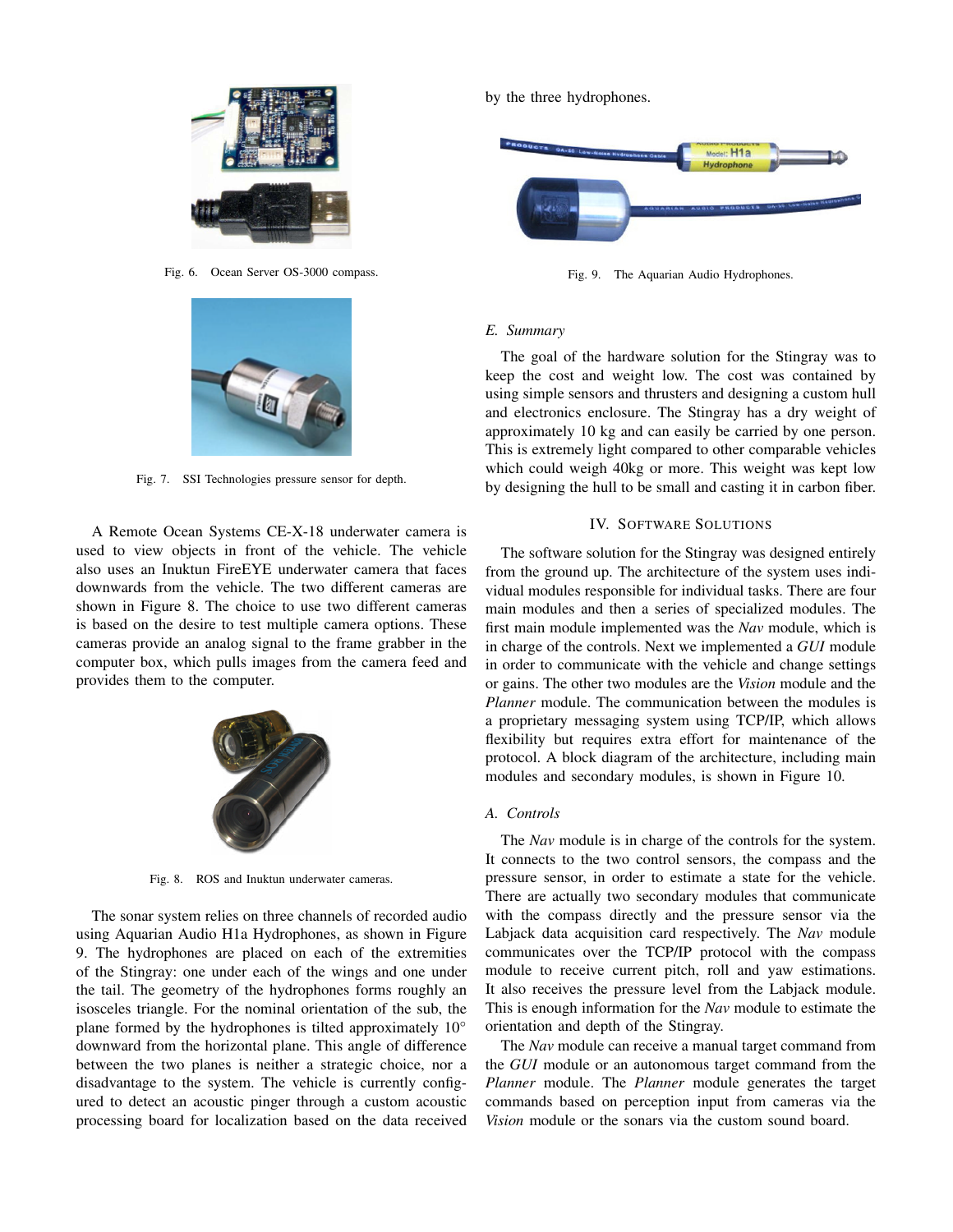

Fig. 10. Block diagram of the architecture for the Stingray.

In order to maintain target values for pitch, roll, yaw and depth, the Stingray implements a number of proportionalintegral-derivative (PID) loops. These loops compare the sensor data to given target information in order to calculate an error and apply the appropriate thrust. After a thrust is applied, the loops will continue and update their thrust command based on the new state.

## *B. Graphical User Interface*

To aid in controls development, we created a very simple GTK-based GUI application for use while tethered to the vehicle. The control station works in a client/server configuration with the Stingray, and all communication is done over standard TCP/IP connections, using our proprietary messaging format. The Stingray control station shows the current status of the vehicle. This section includes the compass output of pitch, roll and yaw. The status section also shows Labjack data acquisition outputs, which include the raw pressure data, the water sensor output and the two battery voltages. The control station GUI allows you to alter the current gains for the thrusters for quick tuning of the propulsion system. It also allows you to tune the vision system and manually put the *Vision* module into various object search modes. The GUI can be used to start the *Planner* module in a certain state for testing different stages of the planning capability. Finally, it allows you to manually set a target, turn on or off data logging, and turn on or off the camera displays. Figure 11 shows a screen shot of the shore side GUI.



Fig. 11. Screen capture of the GUI for configuration work when tethered.

# *C. Vision*

The Stingray vision system provides relative position information from underwater camera images. The frame grabber captures data from the cameras mounted on the front and bottom of the hull, and those images are then processed using object detection and recognition algorithms.

The object detection and recognition algorithm used in the Stingrays vision system uses the OpenCV [4] computer vision libraries and JBoost [5] for optimizing object classifiers. The algorithm is trained *a priori* by labeling example images for positive and negative pixels. The labeled images are decomposed into hue, saturation and value (HSV) and these values are inputs into the JBoost software. The boosting algorithm creates an optimized decision tree via machine learning, which outputs a score when given a single HSV pixel.

In practice, the *Planner* module sends commands to the *Vision* module, instructing it to search for certain trained objects, which can be used as a destination or could act as a path for the vehicle to follow [6]. The captured images from the frame grabber are again decomposed into (HSV) components so that a single coordinate represents all color information independent of lighting fluctuations [7]. Each pixel's HSV is input into the optimized decision tree created by JBoost. The output of the decision tree is a score representing the likelihood of being part of the target object. This score is thresholded to label the given pixel as positive or negative. After all pixels are considered, the result is a binary image as shown in the right side of the images in Figure 12, which shows the detection of three different color buoys based on the given vision task.

To reduce the unwanted effects of image noise, the binary images go through a post processing algorithm, where morphological operations are performed. The first technique applied to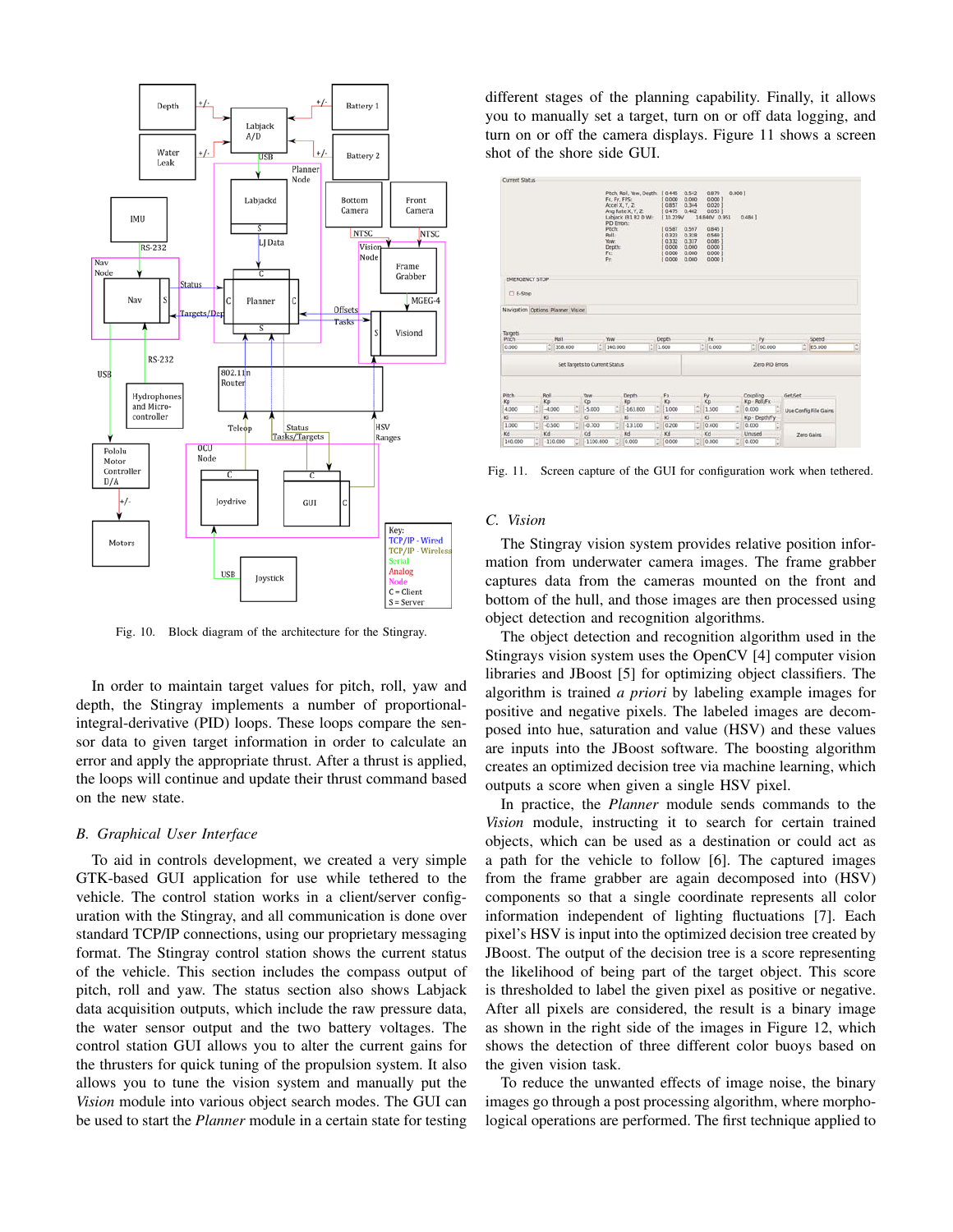

(a) Vision task to find the green buoy.



(b) Vision task to find the yellow buoy.



(c) Vision task to find the red buoy.

Fig. 12. Detection of the location of specific colors of buoy. The right side of the image is the binary result from the algorithm. The left side shows a green circle around the center of the detected object.

the image is opening, the order operations of erosion followed by dilation, which is used to remove noise in the binary image. The opposite technique of closing is used in two iterations to fill in binary objects containing gaps. The image is then smoothed by Median blur with a 7x7 kernel to create smooth edges of the binary objects. Finally, the convex hull algorithm approximates the shape of the binary object with only convex corners, providing more complete binary objects.

Determining the orientation of objects, such as pipes, requires additional calculations. To find the orientation of pipes relative to the vessel, the edges of the object are found from the binary blob using the Canny edge detector. Next, the Hough Transform is used to find straight lines in the binary image. We use the Probabilistic Hough Transform (PHT) due to its ability to combine similar lines with a gap between them [8]. From this, the long edges of the pipe can be found from all possible straight lines. The long edges of the pipe are averaged to create a relative yaw angle, which can be provided to the *Nav* module as a target. An example of the detection of two pipes in an image is shown in Figure 13.

To use the vision data for navigation control, the objects must be localized within the image once they are detected. To determine the relative position of an object, the centroid of the binary blob with the largest area is calculated. This



Fig. 13. Detection of location and orientation of two pipes. The right image shows the outline of the pipes from the binary image with the estimated long edges. The left image shows the labeled centers of the pipes and the estimated orientation in red and blue respectively.

calculation can be seen in Figure 12 as green circles and in Figure 13 as red and blue circles. For tasks that require the vehicle to maintain a fixed position relative to the target, the difference between the center of the images and the center of the detected object is used to drive the PID loops.

## *D. Planner*

The *Planner* module is designed to make decisions for the Stingray during autonomous operations. The module manages the *Nav* and *Vision* modules through messages over the TCP/IP connection or the sound board over serial. The *Planner* decides what task is next on the mission and commands the *Vision* module to search for the appropriate object or the sound board to listen for a pinger. The module then manages the responses in order to send target commands to the *Nav* module. In operation, this module requires *a prior* knowledge of the environment in order to understand the mission and the series of tasks.

### *E. Summary*

The block diagram in Figure 10 shows the four main modules of *Nav*, *GUI*, *Vision* and *Planner* as well as the secondary modules, such as *Labjack* or *Joydrive*. The modules in the system communicate with each other via a proprietary messaging system over TCP/IP. The custom messages allow for flexibility, but require extra effort for design and maintenance.

# V. STINGRAY 2.0

# *A. Hardware Changes*

The next generation of the Stingray AUV will maintain its small form and agility but utilize a more adaptable hull. Rather than custom enclosures that fit within the Stingray's slim carbon fiber body, the Stingray 2.0 will boast a reconfigurable chassis capable of accepting different payloads. The ease of taking on different modules will make the Stingray AUV and ideal oceanographic research platform. The hydrodynamic hull will be fabricated as a cover for the modular chassis. This allows us to remain efficient in the water while at the same time making the electronics, sensors, and wiring on the chassis easily accessible. Figure 14 shows a 3D drawing of the concept for the Stingray 2.0 chassis.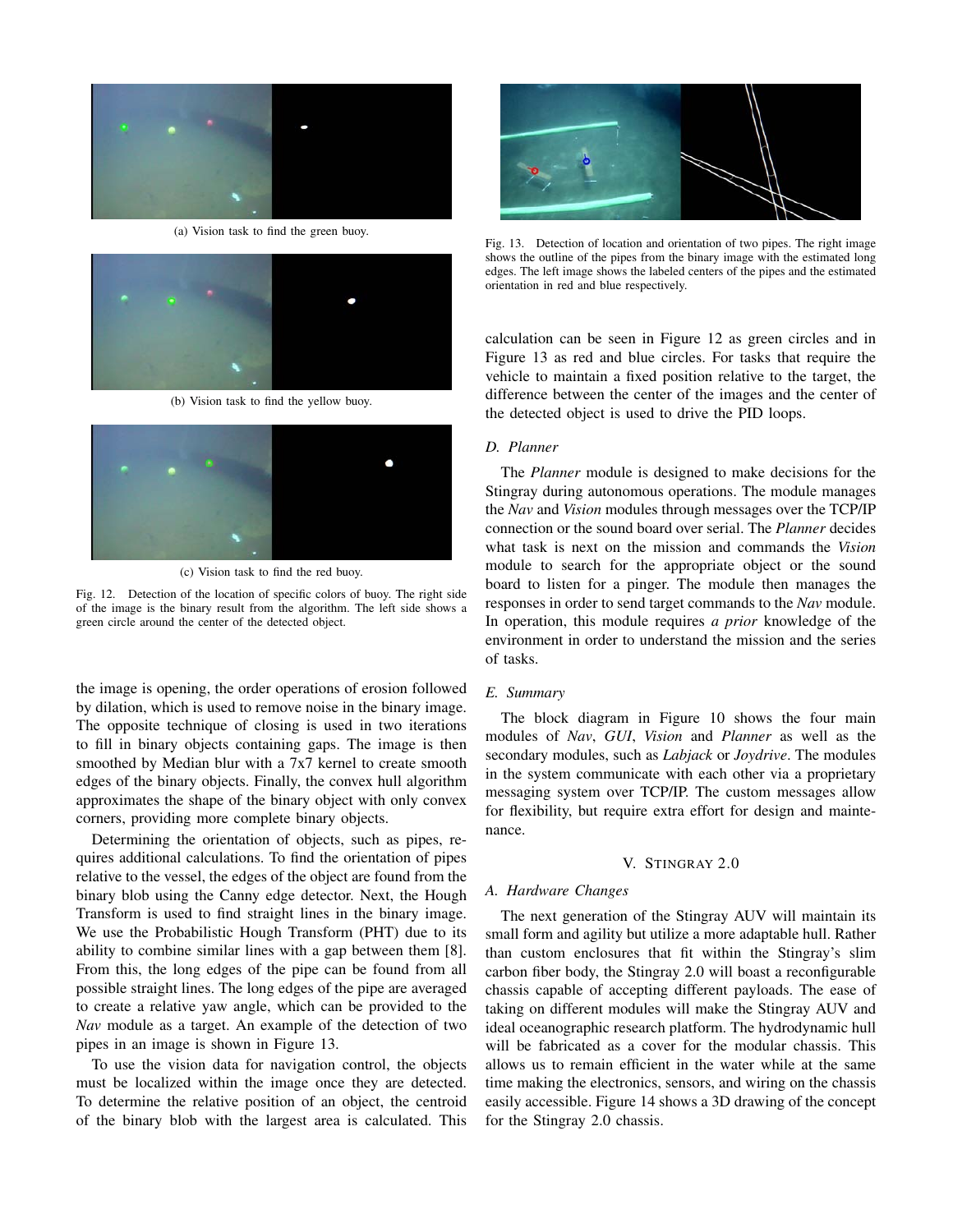

Fig. 14. A 3D drawing of the concept for Stingray 2.0. Shown are the chassis, five thrusters, two computer enclosures, a cylindrical battery enclosure on a small junction enclosure, and three camera enclosures.

Stronger commercial thrusters, proven to withstand the corrosive sea environment, will outfit the new vehicle. There will still be one tail thruster for controlling pitch and two wing thrusters for controlling roll and depth. The change will be using two of the same thrusters on the wings to control yaw and surge. The five thrusters are shown on the tail, wings and next two the camera mount in Figure 14.

Wetmateable underwater connectors and cabling provide an efficient means of distributing power and communications throughout the vehicle as well as accommodating new hardware. There will be two main enclosures, one for the controls computer and one for the vision computer. There will also be a junction enclosure as a breakout box for power, including relay switches in order to kill power to the thrusters. All the electronics enclosures will be made from anodized 6061-T6 aluminum to provide both the necessary corrosion resistance and strength. The two computer enclosures can be seen as the wings of the vehicle in the drawing of Figure 14.The junction enclosure is a small box under the cylindrical battery enclosure in the center of the vehicle.

The new Stingray will have upgraded sensors, but will keep costs low by continuing to use simple sensors. The compass will be an upgraded version of the Ocean Server compass and the pressure sensor will remain the same. The cameras will be the main improvement, since the vision processing is are primary source of environment input. The new cameras will have gigabit ethernet connection to provide a digital video stream. Stingray 2.0 will have a mount on the nose with a stereo pair of cameras facing forward and third camera facing down. In an effort to reduce costs and simplify the design both mechanically and for software, identical features will be used whenever possible. For example, all three chosen cameras will be the same as will their enclosures and connectors. The camera mount is shown on the nose of the vehicle in Figure 14.

## *B. Software Changes*

The software will also be overhauled for the change to Stingray 2.0. The main change will be to remove our own proprietary module and TCP/IP messaging scheme for a tested and reliable open source architecture designed for robotic applications. The software suite is called the Robot Operating System or ROS [9], which is mainly developed by Willow Garage. ROS uses the concept of nodes that communicate using TCP/IP just like the current Stingray software, but the ROS implementation is more robust and offers access to software written by many other groups that have been standardized on the ROS architecture. At this time there are well over 100 different repositories from companies and universities in addition to the main ROS repositories. By porting the Stingray software to ROS we can very easily use nodes written by Willow Garage or other groups. Another benefit of using ROS is the ability to use their visualization and debugging tools to monitor the state of the system in real time.

A diagram of the current system is shown in Figure 10. Using the *rxgraph* ROS tool a graph can be generated during runtime that shows all of the nodes that are running as well as the topics where they are publishing their messages. Figure 15 shows what our software system will look like after we port to ROS all of the modules described in Section IV. The difference with the ROS architecture from our current implementation is that each entity in the system is a node, regardless of its importance. The graph in Figure 15 shows that even the compass and thrusters will have their own nodes.



Fig. 15. Graph of Stingray ROS nodes and topics.

#### VI. CONCLUSION

This paper outlines the design and implementation of the Stingray AUV, which is a small, lightweight, and cost effective platform. We described the hydrodynamic hull design and how this was the basis for future decisions on the system. A major capability of the Stingray described is the unique propulsion system, which allows the vehicle to move in six degrees of freedom, including the ability to strafe. The Stingray uses a few simple sensors for controls and for perceiving the environment. We also described the proprietary module software system, which uses PID loops for control in the *Nav* module, a *Planner* and a *GUI* module for for providing targets, and a *Vision* module for perception and navigation input based on detection of man-made objects.